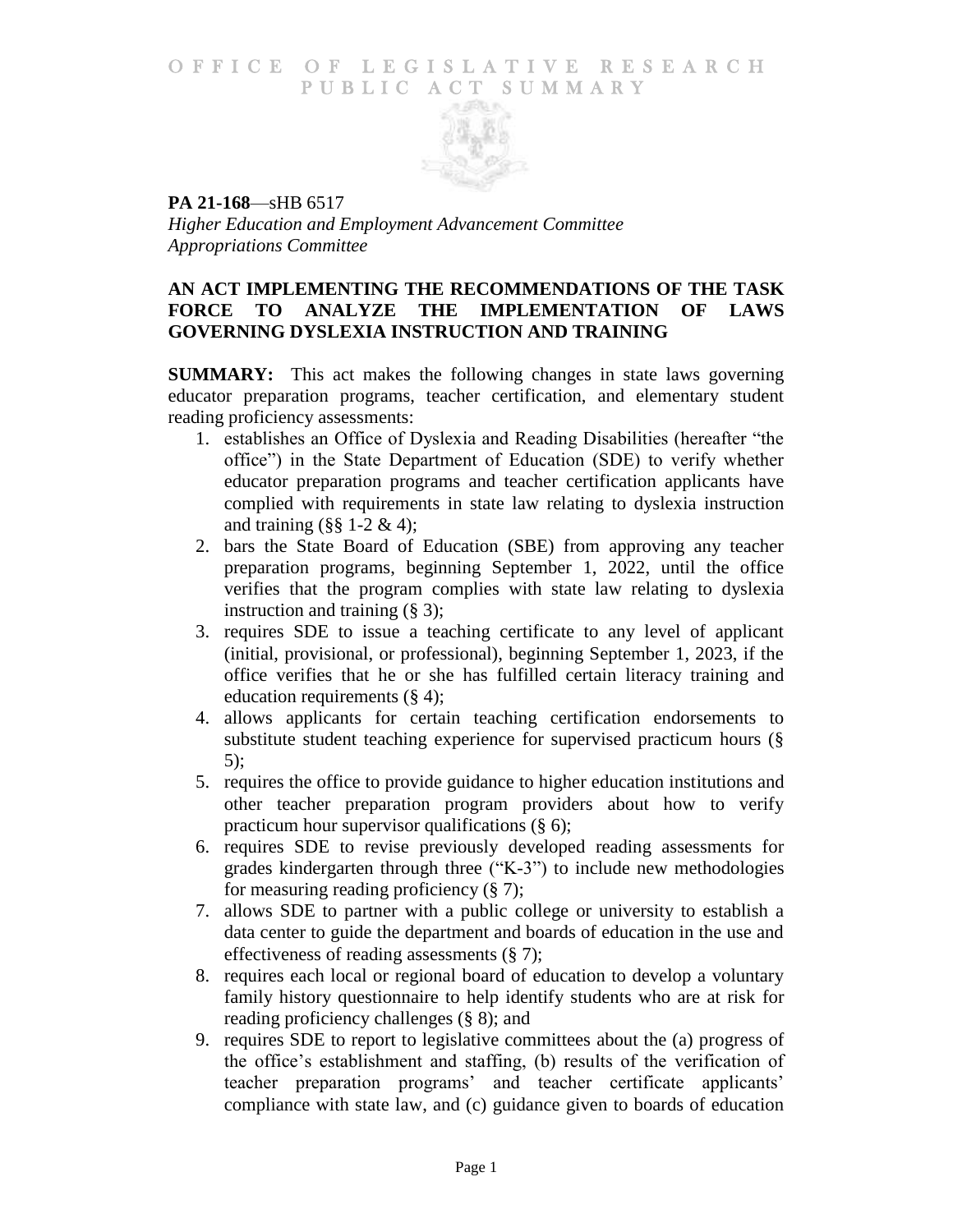about reading assessment administration (§§ 9 & 10). The act also makes various minor, technical, and conforming changes. EFFECTIVE DATE: July 1, 2021

## §§ 1-4 — OFFICE OF DYSLEXIA AND READING DISABILITIES

The act establishes the office in SDE. It must be managed by a chief who is qualified to perform the office's duties by training and experience, including expertise in higher education, dyslexia, and structured literacy. It tasks the office with performing the following duties:

- 1. verifying whether teacher preparation programs and teacher certification applicants (a) fulfill existing law's requirements about dyslexia instruction and training and (b) meet compliance standards relating to dyslexia instruction and training established by the act and
- 2. relating to these compliance standards, (a) reviewing and recommending changes, as necessary, to SBE's approval process for teacher preparation programs and (b) providing guidance to and consulting with SDE's Talent Office.

 Under the act, the office's chief must appoint full-time staff necessary for operations. The staff must include support staff and people with expertise in education preparation program (1) accreditation analysis and approval and (2) curriculum analysis related to structured literacy and dyslexia.

## *Development of Compliance Measures and Audit Procedures (§ 1)*

The act requires the office to develop compliance measures and audit procedures by July 1, 2022, for determining whether educator preparation programs fulfill requirements in state law about (1) instruction in literacy skills and processes (see BACKGROUND) and (2) whether these programs include supervised practicum hours or student teaching experience and instruction in the detection and recognition of, and evidence-based structured literacy interventions for, students with dyslexia in any programs of study in the diagnosis and remediation of reading and language arts. The office must consider the recommendations in Appendices D and E of the Task Force to Analyze the Implementation of Laws Governing Dyslexia Instruction and Training's final report ("task force final report," see BACKGROUND). The office must submit these compliance measures and audit procedures to the Education and Higher Education and Employment Advancement committees by that same date.

Additionally, the act requires the office to develop the following items by July 1, 2022, and update them as necessary:

- 1. structured literacy competency targets to identify structured literacy competencies an educator should achieve based on certification level and endorsement type, with consideration of the recommendations in Appendix F of the task force final report (see BACKGROUND);
- 2. a list of sample course assignments and evaluations for higher education institutions and other SDE-approved educator preparation programs to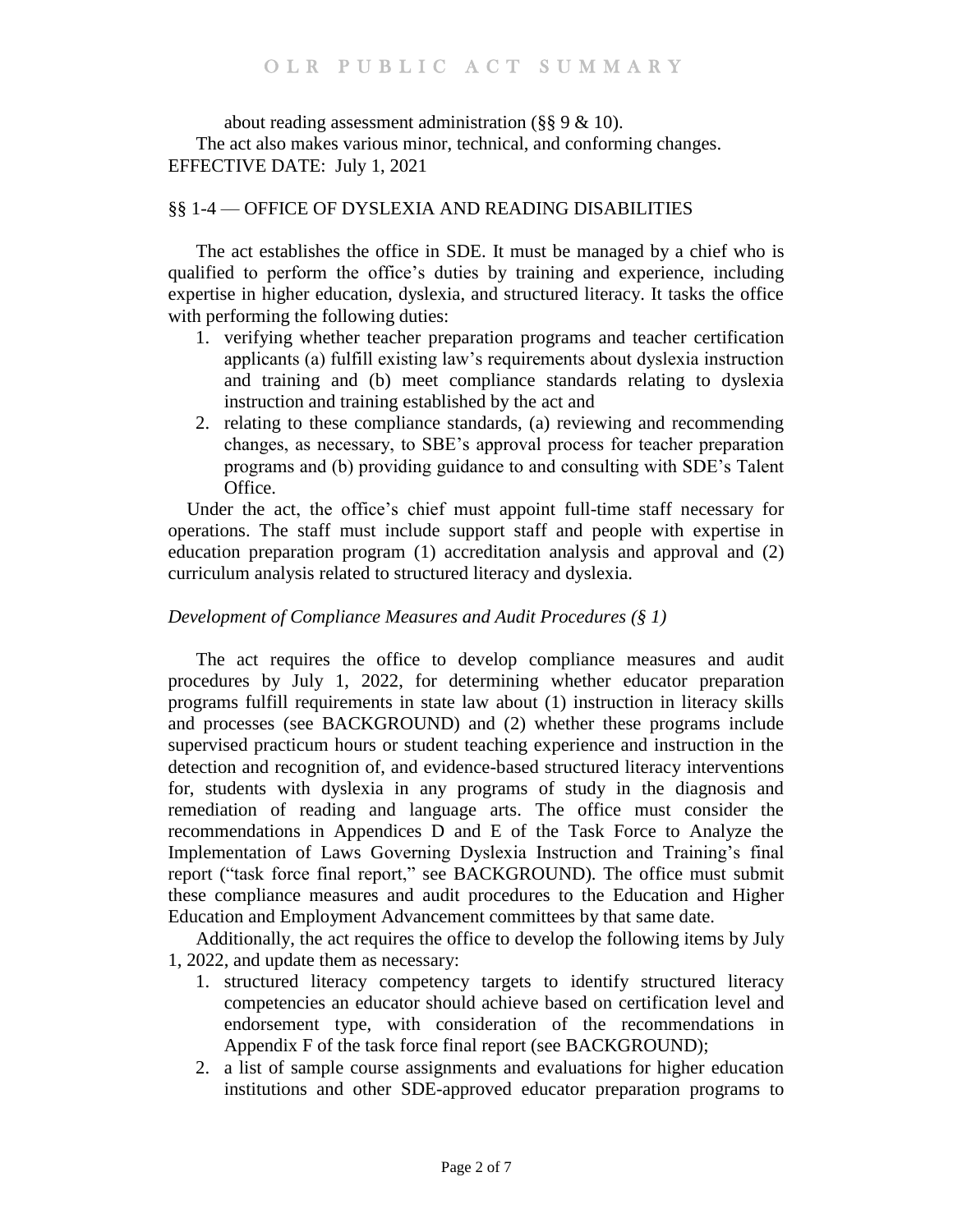review and consider that align with the structured literacy competency targets and compliance measures the office developed; and

3. model dyslexia in-service training programs for local and regional boards of education to use that also align with the structured literacy competency targets.

## *Teacher Preparation Program Compliance Measures and Verification (§ 2)*

Under the act, beginning on September 1, 2022, the office must use the compliance measures and audit procedures it develops to verify whether any educator preparation program that submits an initial or continued approval application to SBE is complying with existing law on:

- 1. instruction in dyslexia detection and recognition and evidence-based structured literacy interventions and
- 2. inclusion of supervised practicum hours or student teaching experience and instruction in dyslexia detection and recognition and evidence-based structured literacy interventions for students with dyslexia in programs of study for remedial reading, remedial language arts, and reading consultants or special education.

Additionally, the act allows the office to complete the compliance verification by reviewing the information gathered by a national accrediting agency that accredits educator preparation programs for SDE, so long as the agency uses the compliance measures and audit procedures developed by the office under the act.

Under the act, the office must report annually to the Education and Higher Education and Employment Advancement committees about the compliance verification results for each educator preparation program, with a first reporting deadline of January 1, 2023.

Additionally, by that same date, the act requires the office to do the following, annually:

- 1. review and request updates as necessary about webinar modules and trainings developed or endorsed by SDE to align the modules with the office's compliance measures and
- 2. submit status reports on the compliance of these modules and trainings to the Education and Higher Education and Employment Advancement committees.

### *Approval of New Educator Preparation Programs (§ 3)*

Beginning September 1, 2022, the act prohibits SBE from approving any educator preparation programs until the office completes the compliance verification described above (§ 2), using the compliance measures and audit procedures it develops as required by the act.

### *Teacher Certification Applicant Compliance Measures and Verification (§ 4)*

Beginning September 1, 2023, the act requires SBE to issue any appropriate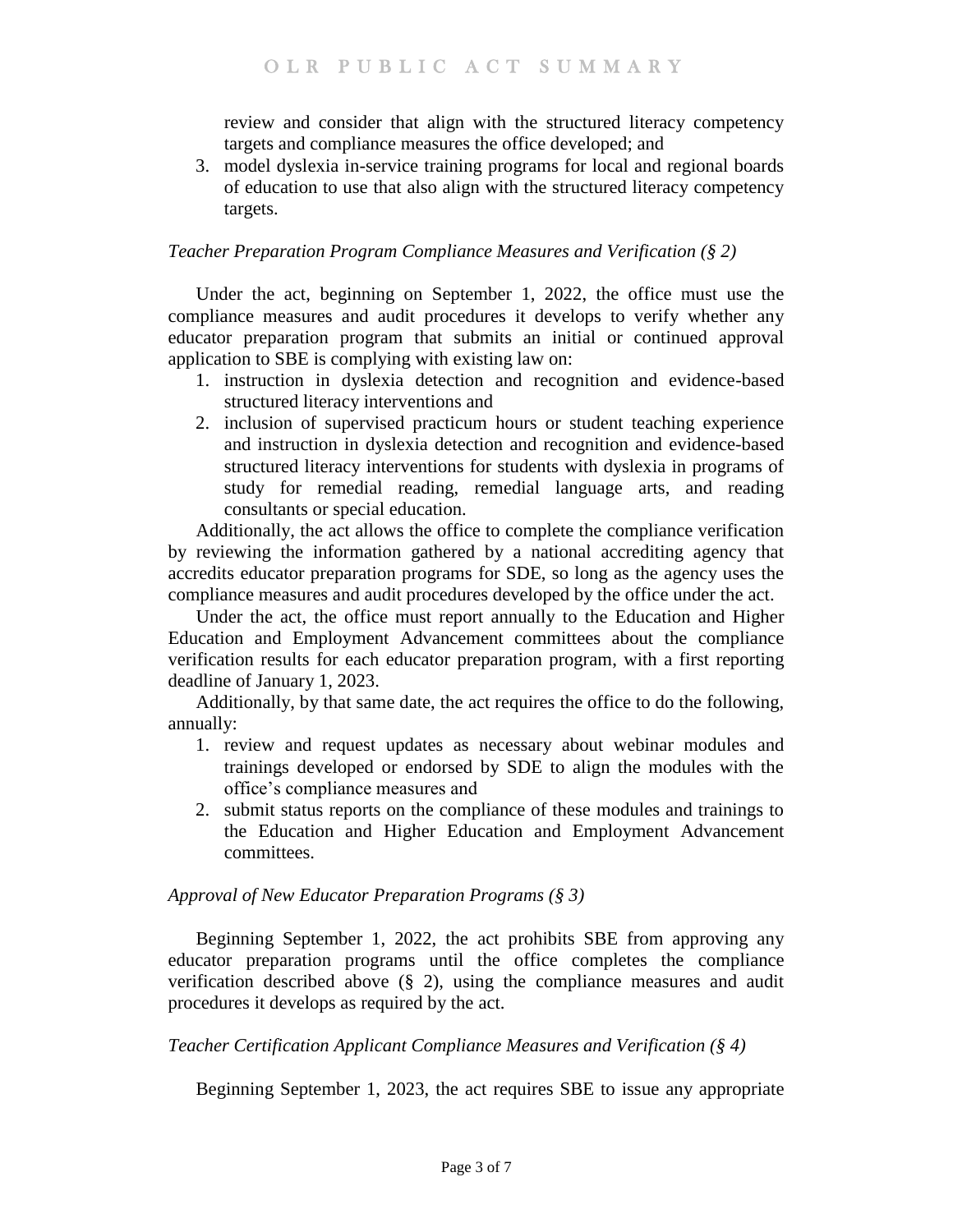level of teaching certificate (initial, provisional, or professional) to an applicant who meets specified requirements in state teacher certification law as verified by the office in consultation with SDE's Talent Office and Bureau of Educator Standards and Certification. The act establishes two verification requirements specific to the type of teaching certificate that the applicant seeks.

First, if the applicant is seeking an initial certificate and has graduated from a Connecticut educator preparation program, the act requires the office to certify that he or she has completed at least 12 clock hours of instruction in detection and recognition of, and evidence-based structured literacy interventions for, students with dyslexia.

Second, if the applicant is seeking an initial certificate with an endorsement in comprehensive special education or integrated early childhood and special education, the act requires the office to certify that he or she has complied with the requirements in state law about completing a program of study in the diagnosis of remediation of reading and language arts that includes supervised practicum hours or student teaching experience and instruction in the detection and recognition of, and evidence-based structured literacy interventions for, students with dyslexia.

## § 5 — APPLICANT REQUIREMENTS FOR CERTAIN TEACHING CERTIFICATE ENDORSEMENTS

Beginning on July 1, 2021, the act allows the following applicants to complete a student teaching experience as an alternative to completing supervised practicum hours:

- 1. any certified employees applying for a comprehensive special education or integrated early childhood and special education endorsement or
- 2. applicants for an initial, provisional, or professional teaching certificate and a comprehensive special education or integrated early childhood and special education endorsement.

# § 6 — SUPERVISORS OF PRACTICUM HOURS

Beginning January 1, 2022, the act requires the office to provide guidance to higher education institutions and other educator preparation program providers about how to verify whether practicum hour supervisors have obtained at least four of the following qualifications:

- 1. a satisfactory score on the SBE-approved reading instruction exam or a comparable reading instruction exam;
- 2. a valid initial, provisional, or professional SBE-issued teaching certificate;
- 3. a master's degree in remedial reading or a closely related field;
- 4. specific and documented knowledge of structured literacy principles and practices;
- 5. training for practicum supervision, coaching, and evaluation of a reading interventionist; or
- 6. at least three years' work experience providing structured literacy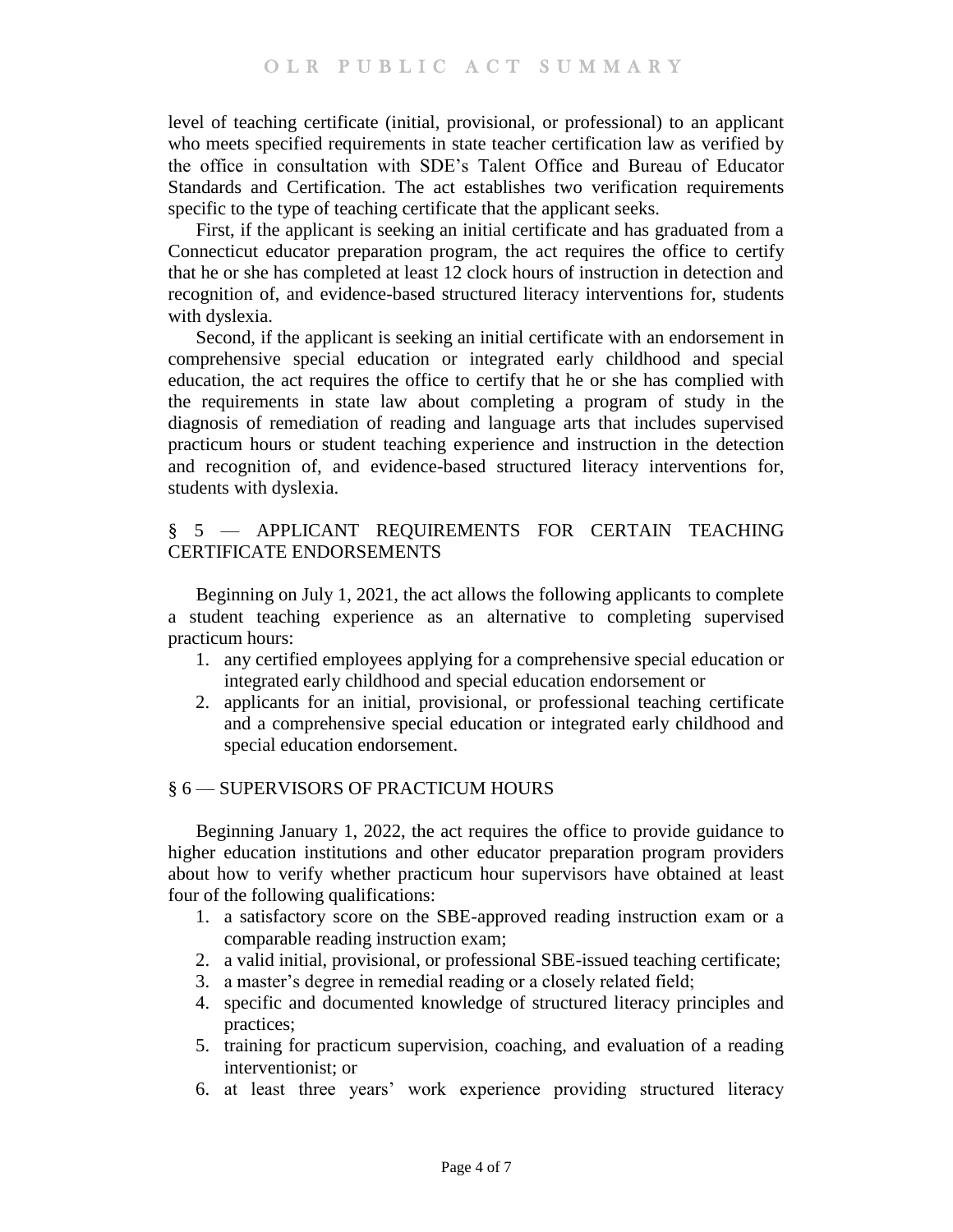interventions for students with remedial reading needs, including students with dyslexia.

Under the act, higher education institutions and other educator preparation program providers must give preference to practicum supervisor candidates who meet the above six qualifications and also have (1) experience in the design, implementation, or monitoring of structured literacy interventions or (2) previous practicum supervisor experience.

## § 7 — K-3 READING ASSESSMENTS

Under the act, SDE must revisit the reading assessments for grades K-3 that state law previously required it to develop and approve by January 1, 2016. The department must now reconsider these assessments by July 1, 2022, considering the recommendations made in Appendix G of the task force final report (see BACKGROUND). Local and regional boards of education must begin using these assessments in the 2023-24 school year to identify K-3 students who are below proficiency in reading.

Additionally, the act makes changes to the assessments' methodology for identifying these students' abilities. In addition to the requirements in existing law, it specifically requires that the assessments:

- 1. be evidence-based, as defined in federal law (see BACKGROUND), be brief, and have proven psychometrics for validity;
- 2. measure oral language, rapid automatic name or letter name fluency, and reading comprehension, in addition to the methods in existing law (i.e., phonics, phonemic awareness, fluency, and vocabulary); and
- 3. be given at least three times each school year in fall, winter, and spring, rather than periodically at unspecified times during the school year as prior law required.

The act also requires SDE to provide guidance to local and regional boards of education by January 1, 2023, about administering the approved reading assessments. This guidance must address the following topics at a minimum:

- 1. appropriate grade levels for each reading assessment;
- 2. combining approved reading assessments when needed to ensure each ability is measured during each school year using one or more grade levelappropriate reading assessments;
- 3. advice on how each board's goals, student body characteristics, and resources should inform the choice of reading assessments used by each board;
- 4. advice on how aggregate data derived from reading assessments should guide each board's prevention and early intervention initiatives; and
- 5. the requirement that approved reading assessments be administered in both English and a student's native language, if available, for any student receiving literacy instruction in his or her native language.

Under the act, the SDE commissioner must submit the revised reading assessments and the newly developed or approved guidance for school boards to the Education Committee by February 1, 2023.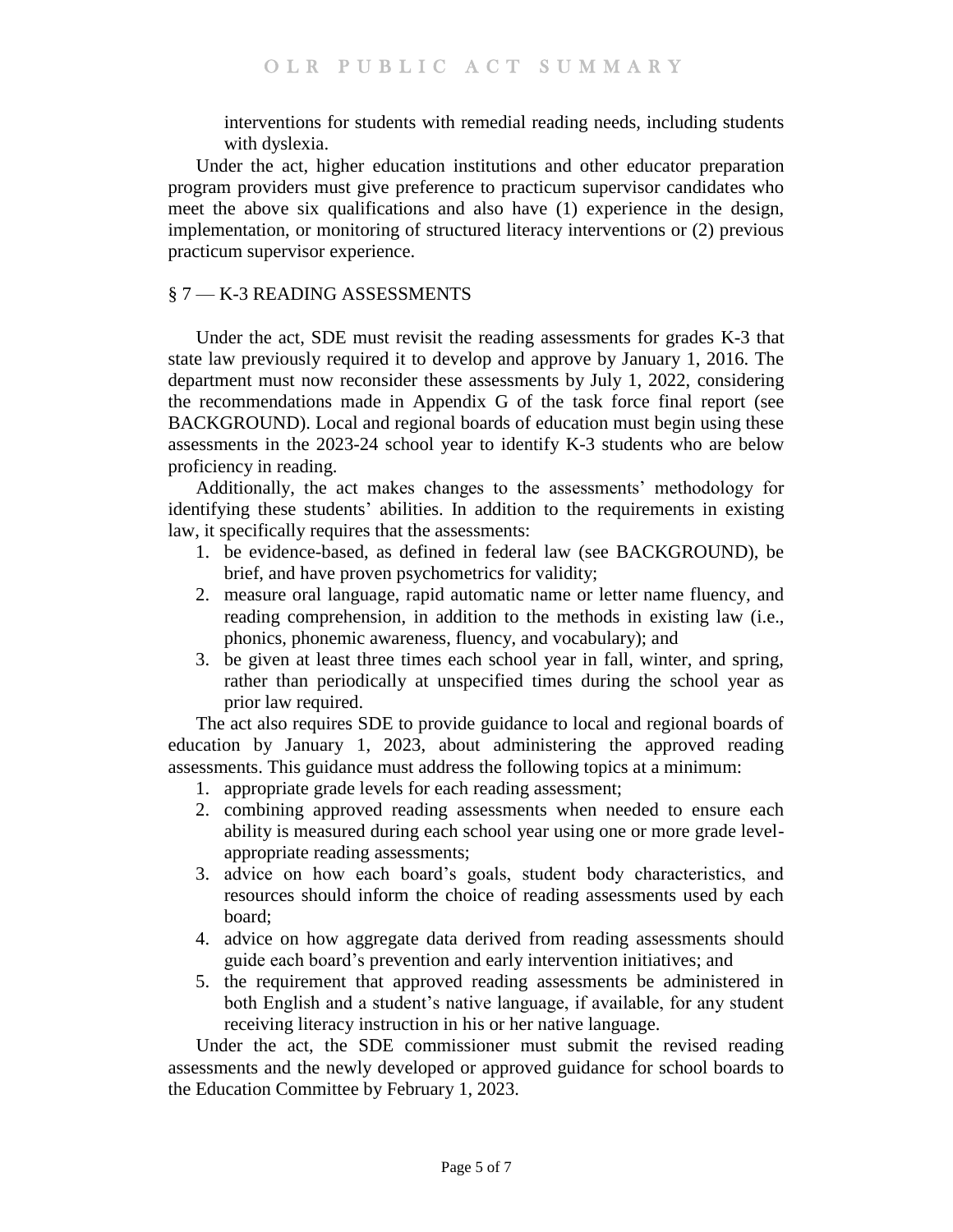#### *Data Center*

The act allows SDE to partner with a public college or university to establish a data center to guide SDE and boards of education in the use and effectiveness of reading assessments. The center may track, but is not limited to tracking, the following types of data:

- 1. which reading assessment each board of education uses and
- 2. student information, disaggregated by categories to keep it personally nonidentifiable (presumably, to protect students' identities), including by a student's demographic background, school district, and reading assessment dates and scores.

### § 8 — VOLUNTARY FAMILY HISTORY QUESTIONNAIRE

The act requires SDE to develop or approve a voluntary family history questionnaire by January 1, 2022. This questionnaire must be distributed annually, beginning with the 2022-23 school year, to help identify, in whole or in part, students who are at risk of reading proficiency challenges.

### §§ 9 & 10 - SDE REPORTS TO LEGISLATIVE COMMITTEES

The act requires SDE to make two types of reports to the Education and Higher Education committees in addition to the ones described above.

First, the department must submit status reports on the establishment and staffing of the Office of Dyslexia and Reading Disabilities. This report is initially due by January 1, 2022, followed by annual updates until the office is fully staffed.

Second, the department must submit a report by January 1, 2023, and annually thereafter outlining the (1) outcomes of the compliance verification it conducted as required by the act and (2) reading assessments it developed or approved and the related guidance it provided to boards of education about their administration.

#### **BACKGROUND**

#### *Literacy Skills and Processes Instruction in Teacher Preparation Programs*

Any teacher preparation program that leads to professional teacher certification must include instruction in literacy skills and processes that reflects current research and best practices in the literacy training field. The instruction must (1) be incorporated into the requirements of the student's major and concentration and (2) include at least 12 clock hours of instruction in dyslexia detection and recognition of, and evidence-based structured literacy interventions for, students with dyslexia (CGS  $\S$  10-145a(e)).

#### *Final Task Force Report, Appendices D, E, F & G*